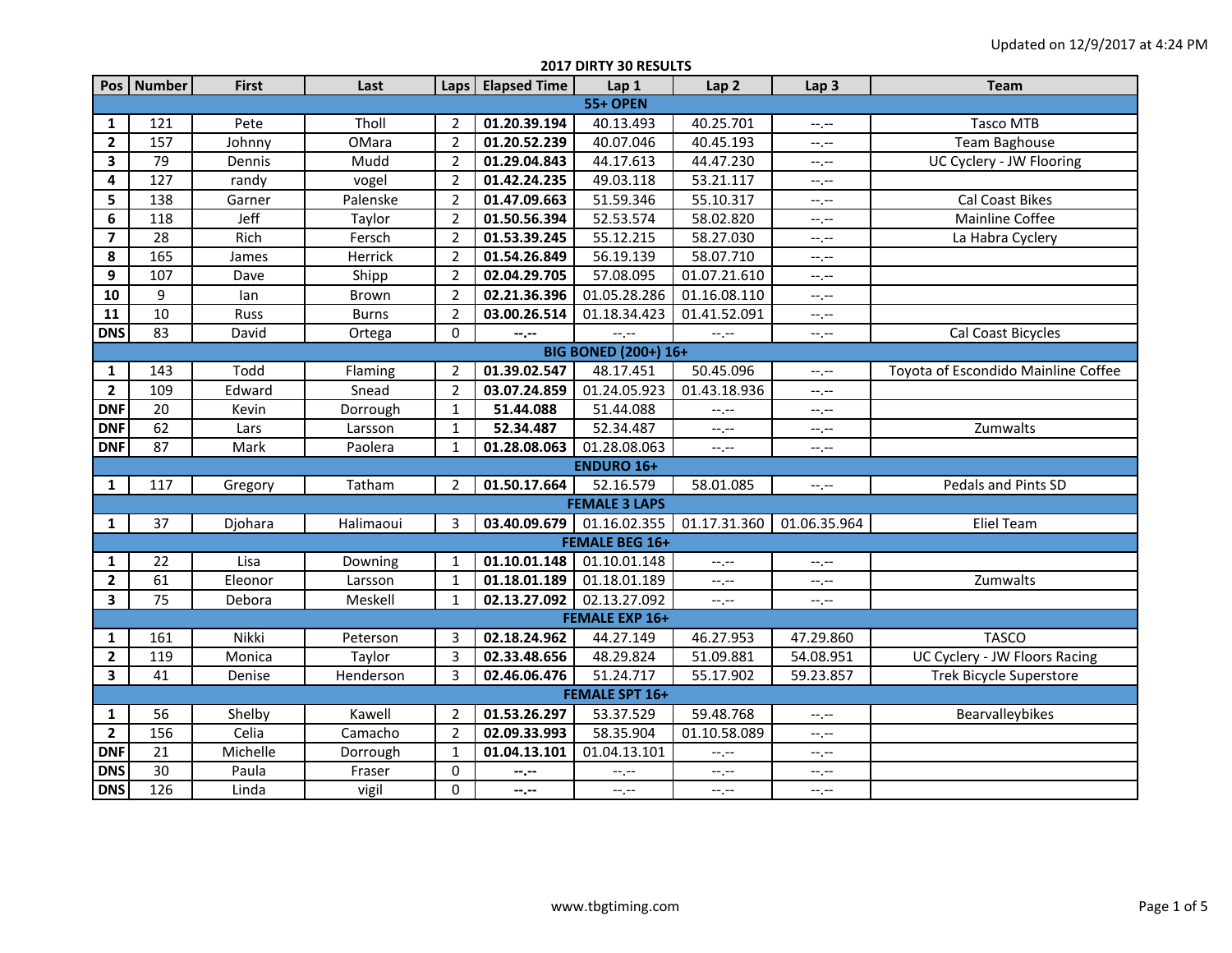|                         | 2017 DIRTY 30 RESULTS |               |               |                |                     |                           |                  |                  |                              |  |  |
|-------------------------|-----------------------|---------------|---------------|----------------|---------------------|---------------------------|------------------|------------------|------------------------------|--|--|
|                         | Pos   Number          | <b>First</b>  | Last          |                | Laps   Elapsed Time | Lap 1                     | Lap <sub>2</sub> | Lap <sub>3</sub> | <b>Team</b>                  |  |  |
|                         | <b>MALE 3 LAPS</b>    |               |               |                |                     |                           |                  |                  |                              |  |  |
| 1                       | 148                   | Samuel        | <b>Brehm</b>  | 3              | 01.52.31.722        | 35.29.475                 | 37.22.870        | 39.39.377        | <b>Bear Valley Bikes</b>     |  |  |
| $\overline{2}$          | 163                   | John          | Nobil         | $\overline{3}$ | 02.09.22.307        | 38.06.728                 | 43.13.371        | 48.02.208        | Team Ninja                   |  |  |
| $\overline{\mathbf{3}}$ | 19                    | Cameron       | Dominguez     | $\overline{3}$ | 02.12.45.416        | 41.50.155                 | 43.21.028        | 47.34.233        |                              |  |  |
| 4                       | 59                    | jiri          | kozesnik      | $\overline{3}$ | 02.16.34.871        | 44.37.645                 | 46.02.441        | 45.54.785        |                              |  |  |
| 5                       | 106                   | richard       | saxton        | $\overline{3}$ | 02.19.37.464        | 44.00.753                 | 46.00.009        | 49.36.702        |                              |  |  |
| 6                       | $\overline{2}$        | Andy          | Alli          | $\overline{3}$ | 02.20.16.256        | 42.36.398                 | 46.12.158        | 51.27.700        | Cal coast bicycles           |  |  |
| $\overline{\mathbf{z}}$ | 100                   | Jake          | Ryan          | $\overline{3}$ | 02.25.53.353        | 45.18.758                 | 48.34.296        | 52.00.299        |                              |  |  |
| 8                       | 26                    | TJ            | Eller         | $\overline{3}$ | 02.27.31.395        | 45.42.416                 | 49.24.867        | 52.24.112        | <b>MODe Sports Nutrition</b> |  |  |
| 9                       | 130                   | <b>Bryce</b>  | Weber         | 3              | 02.29.32.378        | 44.54.752                 | 51.48.083        | 52.49.543        |                              |  |  |
| 10                      | 31                    | CARLOS        | <b>GARCIA</b> | 3              | 02.36.50.567        | 49.44.437                 | 51.10.151        | 55.55.979        | THE FLAMING PEDALS           |  |  |
| 11                      | 110                   | Torin         | Snyder        | 3              | 02.41.31.302        | 48.20.102                 | 52.58.643        | 01.00.12.557     |                              |  |  |
| 12                      | 51                    | Eric          | Howe          | 3              | 02.43.51.613        | 48.11.903                 | 52.23.310        | 01.03.16.400     | The Cyclery Bike Shop        |  |  |
| 13                      | 73                    | Mark          | Mehlinger     | 3              | 02.57.23.723        | 49.16.395                 | 54.05.538        | 01.14.01.790     | <b>Adams Avenue Bikes</b>    |  |  |
| 14                      | 147                   | Jamieson      | Glenn         | 3              | 03.00.29.404        | 50.20.602                 | 01.00.29.144     | 01.09.39.658     |                              |  |  |
| 15                      | 168                   | Damion        | Moore         | 3              | 03.07.05.380        | 53.06.965                 | 01.01.02.378     | 01.12.56.037     |                              |  |  |
| 16                      | 167                   | Jeff          | Taitano       | 3              | 03.07.31.189        | 59.12.334                 | 59.12.859        | 01.09.05.996     |                              |  |  |
| 17                      | 35                    | phillip       | grey          | 3              | 03.08.07.167        | 56.09.533                 | 01.00.44.372     | 01.11.13.262     | cycological                  |  |  |
| 18                      | 151                   | lan           | Viola         | 3              | 03.10.29.732        | 53.28.855                 | 01.07.18.364     | 01.09.42.513     | Canyon Bicycles USA          |  |  |
| 19                      | 48                    | Timothy       | Hitchman      | 3              | 03.12.20.458        | 55.28.146                 | 01.09.13.657     | 01.07.38.655     |                              |  |  |
| 20                      | 97                    | <b>Brooks</b> | Roffey        | 3              | 03.15.30.649        | $\overline{01.02.00.131}$ | 01.04.29.044     | 01.09.01.474     |                              |  |  |
| 21                      | 34                    | PAUL          | <b>GREY</b>   | 3              | 03.17.25.037        | 56.45.863                 | 01.06.14.139     | 01.14.25.035     |                              |  |  |
| 22                      | 65                    | Josh          | Lombardi      | 3              | 03.21.39.310        | 01.05.13.167              | 01.05.37.376     | 01.10.48.767     | <b>TNR</b>                   |  |  |
| 23                      | 155                   | Luke          | Mas           | $\overline{3}$ | 03.21.43.724        | 01.05.12.432              | 01.05.36.313     | 01.10.54.979     |                              |  |  |
| 24                      | 124                   | Manny         | Vargas        | 3              | 03.25.10.815        | 59.24.842                 | 01.07.54.677     | 01.17.51.296     | Hashtag DoEpicShit           |  |  |
| <b>DNF</b>              | 16                    | Brian         | Cronk         | $\overline{2}$ | 01.42.51.963        | 49.39.374                 | 53.12.589        | --.--            | Pro Eco Race Team            |  |  |
| <b>DNF</b>              | 57                    | michael       | kim           | $\mathbf{1}$   | 01.05.41.908        | 01.05.41.908              | $-1$ . $-1$      | $-1$             |                              |  |  |
| <b>DNF</b>              | 88                    | Jonathan      | Perry         | $\mathbf{1}$   | 01.30.20.243        | 01.30.20.243              | $-1 - 1 - 1 = 0$ | $-1$             |                              |  |  |
| <b>DNF</b>              | 112                   | William       | Stevick       | $\overline{2}$ | 02.12.46.103        | 01.16.44.624              | 56.01.479        | --.--            |                              |  |  |
| <b>DNF</b>              | 122                   | Jason         | <b>Tuffs</b>  | $\overline{2}$ | 01.53.24.592        | 53.27.148                 | 59.57.444        | --,--            |                              |  |  |
| <b>DNF</b>              | 123                   | Baron         | Tynan         | $\overline{2}$ | 02.10.26.935        | 01.00.07.256              | 01.10.19.679     | --.--            |                              |  |  |
| <b>DNF</b>              | 133                   | Ryan          | Wood          | $\overline{2}$ | 02.09.41.844        | 01.01.03.751              | 01.08.38.093     | --.--            |                              |  |  |
| <b>DNS</b>              | 25                    | Jake          | Elkins        | 0              | --.--               | $-1, -1$                  | $--, --$         | --.--            | Toyota Escondido             |  |  |
| <b>DNS</b>              | 45                    | Stan          | Hill          | 0              | --.--               | $--, --$                  | $-1$ , $-1$      | --.--            |                              |  |  |
| <b>DNS</b>              | 128                   | Kevin         | Vonderfecht   | 0              | --.--               | $-1$                      | --.--            | $-1$             |                              |  |  |
| <b>DNS</b>              | 129                   | Tyson         | Vonderfecht   | 0              | $-1$                | $-1, -1$                  | $-1$ , $-1$      | $-1 - 1 - 1 = 0$ |                              |  |  |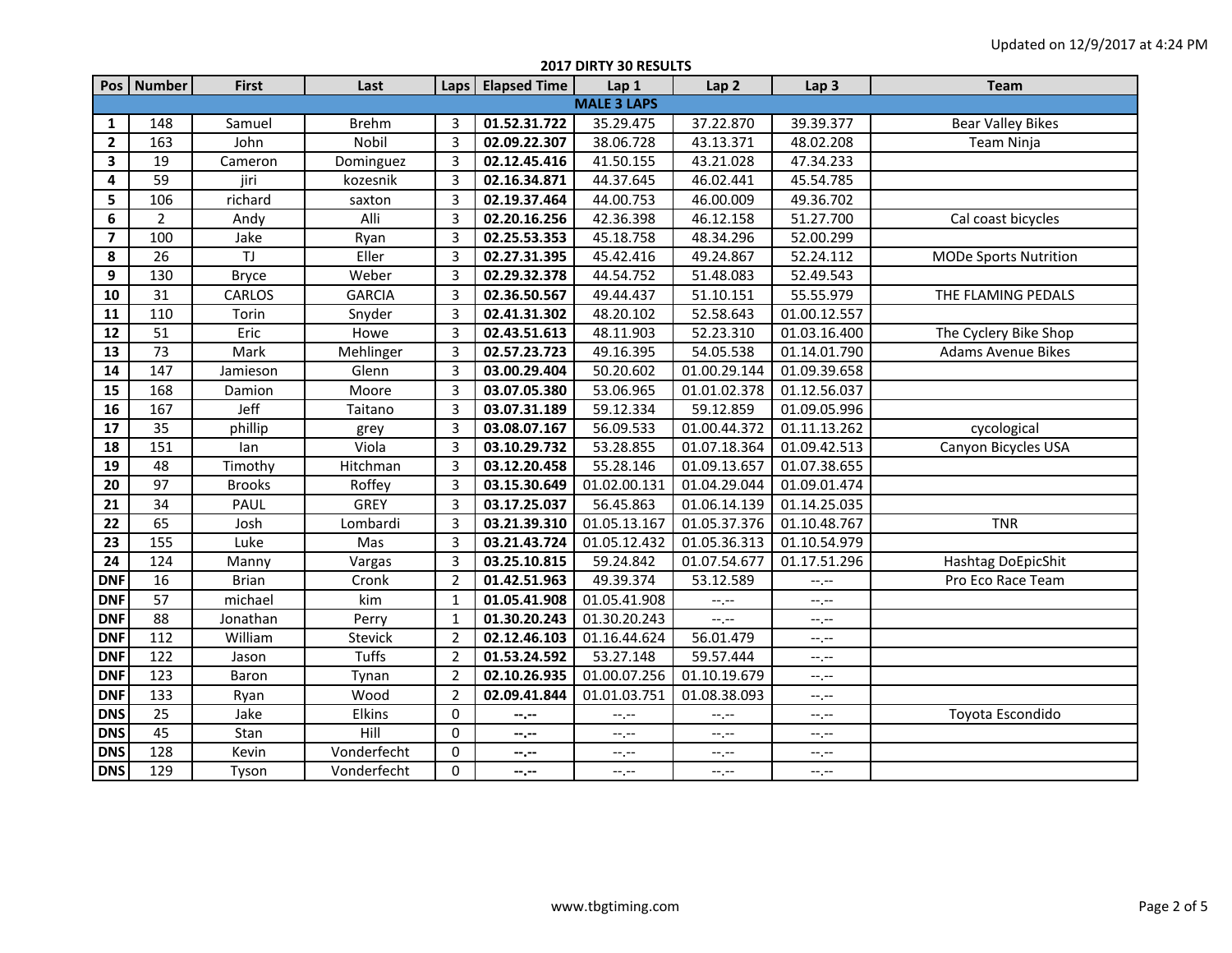| 2017 DIRTY 30 RESULTS   |                       |              |             |                |                     |                       |                  |                  |                                      |  |
|-------------------------|-----------------------|--------------|-------------|----------------|---------------------|-----------------------|------------------|------------------|--------------------------------------|--|
|                         | Pos   Number          | <b>First</b> | Last        | Laps           | <b>Elapsed Time</b> | Lap 1                 | Lap <sub>2</sub> | Lap <sub>3</sub> | <b>Team</b>                          |  |
|                         | <b>MALE BEG 16-39</b> |              |             |                |                     |                       |                  |                  |                                      |  |
| 1                       | 141                   | Armando      | Silva       | 1              | 45.18.725           | 45.18.725             | $-1$ , $-1$      | $-1, -1$         | Southbay Composites                  |  |
| $\overline{\mathbf{2}}$ | 38                    | Robert       | Hall        | $\mathbf{1}$   | 01.05.44.323        | 01.05.44.323          | $-1$ , $-1$      | --.--            |                                      |  |
| 3                       | 66                    | daniel       | Lopez       | $\mathbf{1}$   | 01.05.45.675        | 01.05.45.675          | $-1$ , $-1$      | $-1, -1$         |                                      |  |
| 4                       | 101                   | Cathal       | Ryan        | $\mathbf{1}$   | 01.07.23.222        | 01.07.23.222          | $-1$ , $-1$      | $--, --$         |                                      |  |
| 5                       | 74                    | Dylan        | Mes         | $\mathbf{1}$   | 01.08.20.023        | 01.08.20.023          | $--, --$         | $-1, -1$         |                                      |  |
| 6                       | 102                   | Ruben        | Salinas     | $\mathbf{1}$   | 01.08.28.059        | 01.08.28.059          | $-1, -1$         | $-1, -1$         |                                      |  |
| $\overline{7}$          | 116                   | Simon        | Tanksley    | $\mathbf{1}$   | 01.20.05.027        | 01.20.05.027          | $-1, -1$         | $-1, -1$         |                                      |  |
|                         |                       |              |             |                |                     | MALE BEG 40+          |                  |                  |                                      |  |
| 1                       | 27                    | Samuel       | Eusantos    | $\mathbf{1}$   | 56.41.355           | 56.41.355             | $--, --$         | $-1, -1$         | Mira Mesa Cycling Club               |  |
| $\overline{2}$          | 5                     | <b>Brian</b> | Bonnell     | $\mathbf{1}$   | 58.19.397           | 58.19.397             | $-1, -1$         | $-1, -1$         |                                      |  |
| 3                       | 166                   | Greg         | Schornstein | $\mathbf{1}$   | 58.52.684           | 58.52.684             | $-1$ , $-1$      | $-1, -1$         |                                      |  |
| 4                       | 47                    | jim          | hinrichs    | $\mathbf{1}$   | 59.13.086           | 59.13.086             | $--, --$         | --.--            |                                      |  |
| 5                       | 64                    | Chip         | Livingston  | $\mathbf{1}$   | 01.01.52.242        | 01.01.52.242          | $-1 - 1 - 1 = 0$ | --.--            |                                      |  |
| 6                       | 54                    | Jesse        | Jordan      | $\mathbf{1}$   | 01.07.09.195        | 01.07.09.195          | $-1$ , $-1$      | $-1 - 1 - 1 = 0$ |                                      |  |
| $\overline{\mathbf{z}}$ | 144                   | Guillermo    | Andapia     | $\mathbf{1}$   | 01.09.13.823        | 01.09.13.823          | $-1$ , $-1$      | $-1, -1$         |                                      |  |
| 8                       | 150                   | Phil         | Warren      | $\mathbf{1}$   | 01.09.14.884        | 01.09.14.884          | $--, --$         | $-1, -1$         |                                      |  |
| 9                       | 145                   | Jonathan     | Camacho     | $\mathbf{1}$   | 01.53.06.072        | 01.53.06.072          | $--, --$         | $-1, -1$         |                                      |  |
| <b>DNF</b>              | 95                    | Steven       | Robertson   | $\mathbf{1}$   | 01.23.11.713        | 01.23.11.713          | $-1, -1$         | $--, --$         |                                      |  |
| <b>DNS</b>              | 89                    | hartmuth     | peter       | 0              | --.--               | $-1$                  | $-1, -1$         | $--, --$         |                                      |  |
|                         |                       |              |             |                |                     | <b>MALE EXP 16-39</b> |                  |                  |                                      |  |
| 1                       | 160                   | <b>Nic</b>   | Beechan     | 3              | 01.50.46.863        | 36.43.018             | 36.20.433        | 37.43.412        | <b>Trek Test Team</b>                |  |
| $\overline{2}$          | $\mathbf{1}$          | Keith        | Omundson    | $\overline{3}$ | 01.51.00.809        | 35.59.066             | 36.56.837        | 38.04.906        | Purely Dental Encinitas-Ride Cyclery |  |
| 3                       | $\overline{84}$       | Jake         | Oswald      | $\overline{3}$ | 02.03.17.850        | 38.15.943             | 41.50.143        | 43.11.764        |                                      |  |
| 4                       | 94                    | Jared        | Rios        | $\overline{3}$ | 02.05.28.425        | 39.26.571             | 42.21.810        | 43.40.044        | Purley Dental-Ride Cyclery           |  |
| 5                       | 152                   | Turner       | Conway      | $\overline{3}$ | 02.05.59.045        | 37.22.833             | 41.50.440        | 46.45.772        | <b>Giant Fullerton Bikes TASCO</b>   |  |
| 6                       | 153                   | Jonah        | Martinez    | $\overline{3}$ | 02.07.49.164        | 39.23.374             | 42.38.714        | 45.47.076        | <b>Redlands Cyclery</b>              |  |
| $\overline{\mathbf{z}}$ | 32                    | Derek        | Goodman     | $\overline{3}$ | 02.10.02.063        | 40.21.733             | 44.07.169        | 45.33.161        | Purely Dental- Ride Cyclery          |  |
| 8                       | 11                    | Matt         | Cerami      | $\overline{3}$ | 02.15.11.258        | 42.05.510             | 43.55.703        | 49.10.045        | <b>Union Sport</b>                   |  |
| 9                       | $\overline{15}$       | Ethan        | Cramer      | $\overline{3}$ | 02.16.29.829        | 42.04.834             | 45.13.266        | 49.11.729        | Cal Coast                            |  |
| 10                      | 58                    | <b>Nick</b>  | Kneisly     | 3              | 02.16.30.355        | 42.59.145             | 45.47.831        | 47.43.379        | Rock N Road Cyclery                  |  |
| 11                      | 134                   | Marco        | Amselem     | $\overline{3}$ | 02.17.17.493        | 42.50.336             | 46.22.113        | 48.05.044        | <b>Breakaway Training</b>            |  |
| 12                      | 164                   | Kevin        | Mehrens     | $\overline{3}$ | 02.20.36.812        | 42.21.943             | 46.13.149        | 52.01.720        | Aloha Cycling                        |  |
| 13                      | 139                   | Helicio      | Terres      | $\overline{3}$ | 02.22.48.626        | 41.21.474             | 44.03.080        | 57.24.072        | Breahaway Pasokin                    |  |
| 14                      | 78                    | George       | Mota        | 3              | 02.31.16.983        | 46.27.827             | 49.25.809        | 55.23.347        | <b>Red Zone Racing</b>               |  |
| 15                      | $\overline{39}$       | Johnny       | Haygood     | 3              | 02.43.41.904        | 47.44.475             | 56.23.997        | 59.33.432        | <b>Union Sport</b>                   |  |
| <b>DNF</b>              | 158                   | Isaac        | Custer      | $\mathbf{1}$   | 57.46.299           | 57.46.299             | $-1 - 1 - 1 = 0$ | $-1, -1$         |                                      |  |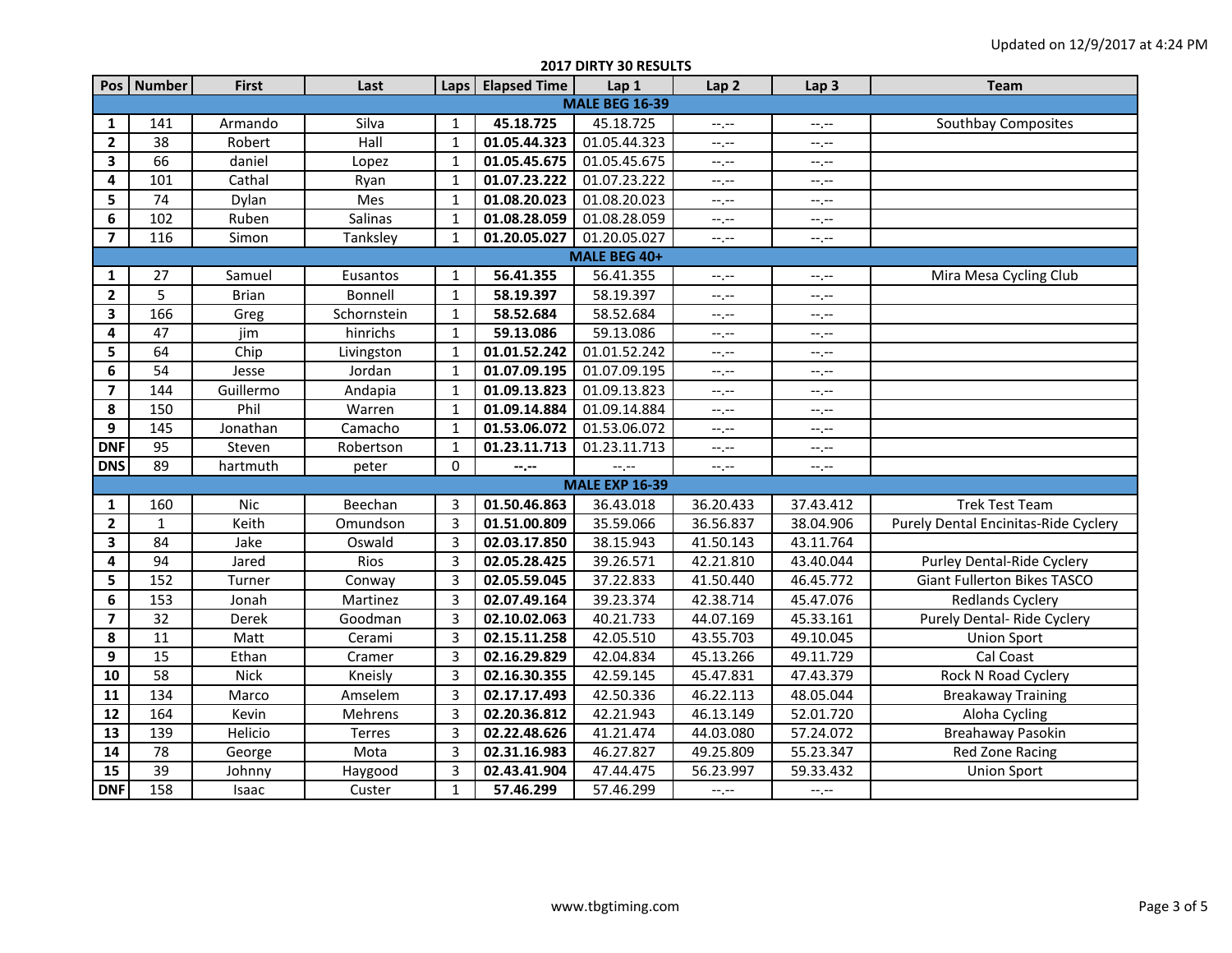|                         | 2017 DIRTY 30 RESULTS |                 |                    |                |                     |                           |                  |                  |                                      |  |
|-------------------------|-----------------------|-----------------|--------------------|----------------|---------------------|---------------------------|------------------|------------------|--------------------------------------|--|
|                         | Pos   Number          | <b>First</b>    | Last               |                | Laps   Elapsed Time | Lap 1                     | Lap <sub>2</sub> | Lap <sub>3</sub> | Team                                 |  |
|                         | MALE EXP 40+          |                 |                    |                |                     |                           |                  |                  |                                      |  |
| 1                       | 13                    | Ryan            | Dahl               | 3              | 01.53.58.114        | 36.07.344                 | 37.57.121        | 39.53.649        | <b>WEND Bike</b>                     |  |
| $\mathbf{2}$            | 93                    | Neil            | Rintoul            | 3              | 02.03.09.793        | 38.38.803                 | 42.01.051        | 42.29.939        |                                      |  |
| 3                       | 60                    | Sten            | Kramer             | 3              | 02.03.22.572        | 40.13.595                 | 41.39.226        | 41.29.751        | Team W4L                             |  |
| 4                       | 140                   | Greg            | Twitty             | $\mathbf{3}$   | 02.04.26.018        | 40.02.874                 | 42.13.332        | 42.09.812        |                                      |  |
| 5                       | 53                    | Jeff            | Jacobson           | 3              | 02.05.01.811        | 38.42.783                 | 42.00.680        | 44.18.348        | UC Cyclery - JW Floors               |  |
| 6                       | 46                    | Chris           | Hill               | 3              | 02.07.05.376        | 39.28.475                 | 41.55.318        | 45.41.583        | PRO ECO - ROCK N ROAD                |  |
| $\overline{\mathbf{z}}$ | 120                   | Bryan           | Taylor             | 3              | 02.07.58.522        | 42.11.864                 | 42.33.880        | 43.12.778        | UC Cyclery - JW Floors Racing        |  |
| 8                       | 108                   | Matt            | Smith              | 3              | 02.09.18.765        | 39.26.932                 | 42.35.630        | 47.16.203        | Baghouse-RockNRoad                   |  |
| 9                       | 7                     | Steve           | Boyd               | 3              | 02.10.11.344        | 40.50.163                 | 44.24.973        | 44.56.208        | UC Cyclery-JW Flooring               |  |
| 10                      | 162                   | Noah            | Slack              | 3              | 02.10.16.114        | 41.25.455                 | 43.37.058        | 45.13.601        | <b>SDBC</b>                          |  |
| 11                      | 12                    | Rob             | Christman          | 3              | 02.13.07.695        | 42.26.775                 | 43.35.052        | 47.05.868        |                                      |  |
| 12                      | 55                    | Jack            | Kairy              | 3              | 02.13.40.505        | 42.05.162                 | 43.57.300        | 47.38.043        | UCC - JW Flooring                    |  |
| 13                      | 146                   | Derek           | Didnt Fill In Form | 3              | 02.19.18.773        | 41.35.272                 | 46.31.791        | 51.11.710        | <b>Bear Valley Bikes</b>             |  |
| <b>DNF</b>              | 6                     | Fabio           | <b>Bottalico</b>   | $\overline{2}$ | 01.30.41.031        | 42.51.133                 | 47.49.898        | --.--            | Cal Coast Bicycles - Spinergy Wheels |  |
| <b>DNF</b>              | 8                     | Gilles          | <b>Brochard</b>    | $\mathbf{1}$   | 39.58.333           | 39.58.333                 | $-1$ . $-1$      | --.--            | <b>TASCO MTB</b>                     |  |
| <b>DNF</b>              | 71                    | Rob             | McGee              | $\overline{2}$ | 01.23.12.293        | 40.14.164                 | 42.58.129        | --.--            | Blackstar-Rock-n-Road                |  |
| <b>DNF</b>              | 98                    | Manuel          | Romo               | $\overline{2}$ | 02.10.43.389        | 01.04.20.324              | 01.06.23.065     | --.--            |                                      |  |
| <b>DNF</b>              | 149                   | Karl            | <b>Bordine</b>     | $\overline{2}$ | 02.14.40.957        | 43.28.873                 | 01.31.12.084     | --.--            | Monster Media                        |  |
| <b>DNS</b>              | 63                    | ryan            | ley                | 0              | --.--               | --.--                     | $-1$ . $-1$      | $-1, -1$         |                                      |  |
| <b>DNS</b>              | 113                   | Kenneth         | Strickland         | 0              | --.--               | --.--                     | $--, --$         | $-1 - 1 - 1 = 0$ | <b>Cycles Veloce</b>                 |  |
|                         |                       |                 |                    |                |                     | <b>MALE SPT 16-39</b>     |                  |                  |                                      |  |
| 1                       | 115                   | stan            | takashima          | $\overline{2}$ | 01.25.32.567        | 41.13.844                 | 44.18.723        | --.--            |                                      |  |
| $\overline{2}$          | 14                    | Michael         | Claeys             | $\overline{2}$ | 01.27.16.365        | 42.52.765                 | 44.23.600        | $--, --$         |                                      |  |
| 3                       | 96                    | <b>GILBERTO</b> | RODRIGUEZ          | $\overline{2}$ | 01.30.09.740        | 43.41.002                 | 46.28.738        | --.--            | Desert King - Mix Speed              |  |
| 4                       | 70                    | Jon             | McClintock         | $\overline{2}$ | 01.30.30.595        | 44.15.754                 | 46.14.841        | --.--            |                                      |  |
| 5                       | 159                   | Ethan           | Jaudas             | $\overline{2}$ | 01.32.44.254        | 46.20.716                 | 46.23.538        | --.--            |                                      |  |
| 6                       | 137                   | Luis            | Juarez             | $\overline{2}$ | 01.33.55.104        | 45.11.793                 | 48.43.311        | --.--            | XC Baja                              |  |
| $\overline{7}$          | 44                    | Ricardo         | Herrera            | $\overline{2}$ | 01.34.14.513        | 45.53.560                 | 48.20.953        | $-1, -1$         |                                      |  |
| 8                       | 23                    | Ethan           | Downing            | $\overline{2}$ | 01.39.53.125        | 47.59.222                 | 51.53.903        | $-1, -1$         |                                      |  |
| 9                       | 72                    | jake            | mclaughlin         | $\overline{2}$ | 01.40.38.653        | 49.03.831                 | 51.34.822        | $-1 - 1 - 1 = 0$ | Velo Hangar                          |  |
| 10                      | 43                    | Duane C.        | Henry              | $\overline{2}$ | 01.44.42.313        | 51.34.013                 | 53.08.300        | $--, --$         | Crusty Socks All Day                 |  |
| 11                      | 91                    | Sheldon         | Pryor              | $\overline{2}$ | 01.45.48.458        | 45.34.872                 | 01.00.13.586     | $-1, -1$         | <b>TASCO MTB</b>                     |  |
| 12                      | 154                   | Joe             | Viola              | $\overline{2}$ | 01.55.04.802        | 56.16.614                 | 58.48.188        | $-1, -1$         | Swamis                               |  |
| 13                      | 136                   | Jon             | Stroschine         | $\overline{2}$ | 01.55.42.136        | 52.56.225                 | 01.02.45.911     | --.--            | Peak Condition                       |  |
| 14                      | 3                     | gabriel         | blackaller         | $\overline{2}$ | 01.58.13.151        | 54.29.715                 | 01.03.43.436     | $-1, -1$         |                                      |  |
| 15                      | 114                   | Andrew          | Sunderland         | $\overline{2}$ | 02.01.45.204        | 56.51.350                 | 01.04.53.854     | --.--            |                                      |  |
| 16                      | 4                     | Michael         | Blake              | $\overline{2}$ | 02.08.47.455        | 56.28.023                 | 01.12.19.432     | --.--            |                                      |  |
| 17                      | 99                    | Diego           | Romo               | $\overline{2}$ | 02.08.57.043        | 01.01.28.588              | 01.07.28.455     | --.--            |                                      |  |
| 18                      | 50                    | Terry           | Hollister          | $\overline{2}$ | 02.21.12.553        | 01.04.54.084              | 01.16.18.469     | --.--            |                                      |  |
| 19                      | 77                    | Luis Alfonso    | Montano            | $\overline{2}$ | 03.21.30.777        | 01.16.01.156 02.05.29.621 |                  | $-1$ , $-1$      |                                      |  |